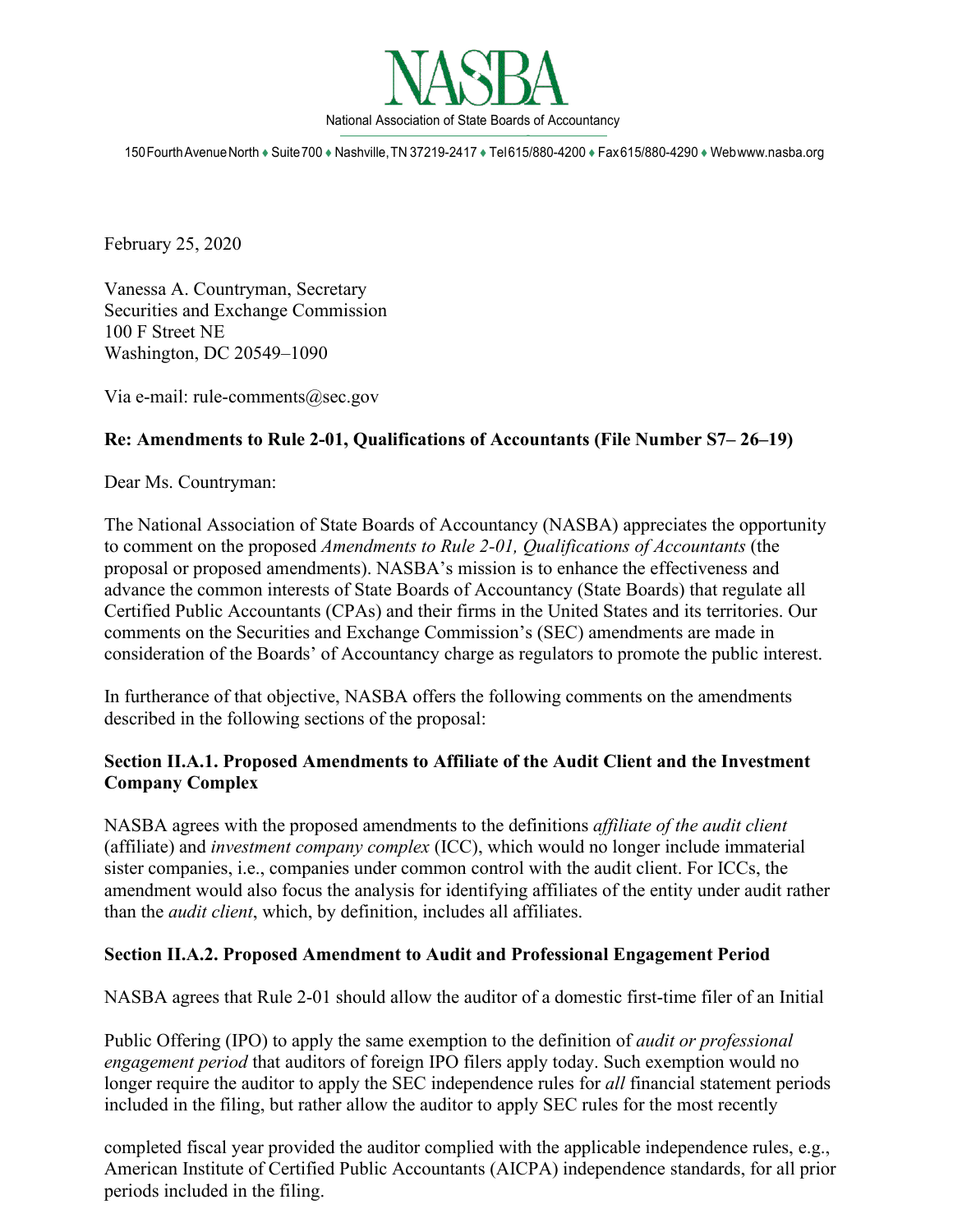Vanessa A. Countryman, Secretary Securities and Exchange Commission February 25, 2020 Page **2** of **3**

## **Section II.B.1. Proposed Amendment to Except Student Loans**

NASBA agrees that an additional exemption for certain student loans a covered person obtained from an audit client to pay for educational expenses prior to becoming a covered person may be appropriate. However, we believe that such loan (or loans), if material to the covered person's net worth, may impact independence in fact and/or appearance. We note that the proposal cites a concern about materiality as the rationale for not exempting student loans obtained for the covered person's immediate family. Excluding immediate family from this rule is inconsistent with other elements of Rule 2-01, which apply similar restrictions on the financial interests and relationships of both the covered person and his or her immediate family. As an alternative, NASBA suggests that the covered person and his or her immediate family be permitted to have one or more student loans with an audit client if: (i) the loan(s) was/were obtained *before* the individual became a covered person in the firm, *and* (ii) the loan(s) is/are immaterial to the covered person and his or her immediate family's net worth.

## **Section II.B.2. Proposed Amendment to Clarify the Reference to "a Mortgage Loan"**

NASBA agrees that a covered person may exempt more than one mortgage loan on his or her primary residence if all the applicable criteria in Rule 2-01 are met.

## **Section II.B.3. Proposed Amendment to Revise the Credit Card Rule to Refer to "Consumer Loans"**

NASBA agrees that expanding the current credit card rule to permit other de minimis consumer loans obtained by covered persons for personal consumption, such as retail installment loans and cell phone installment plans, is appropriate.

## **Section II.C. Proposed Amendment to the Business Relationships Rule**

NASBA agrees with the amendments to replace the term *substantial shareholder* with the concept of a *beneficial owner with significant influence*, which is consistent with the SEC's 2019 amendments to the loan provision. NASBA also believes that focusing the analysis for identifying affiliates on the entity under audit (as opposed to the *audit client*, which by definition sweeps in all affiliates) is appropriate.

#### **Section II.D. Proposed Amendments for Inadvertent Violations for Mergers and Acquisitions**

NASBA agrees that adding a "transition framework" to address the inadvertent violation of independence rules (due to prohibited services or relationships existing during the audit or professional engagement period) that occur in connection with a client's merger or acquisition is appropriate.

However, NASBA has some concerns that the maximum six-month transition period will become the acceptable standard in practice. Further, NASBA believes under no circumstances should the auditor be permitted to audit its own work if such work materially affects the consolidated financial statements at the acquisition effective date and in any post acquisition period.